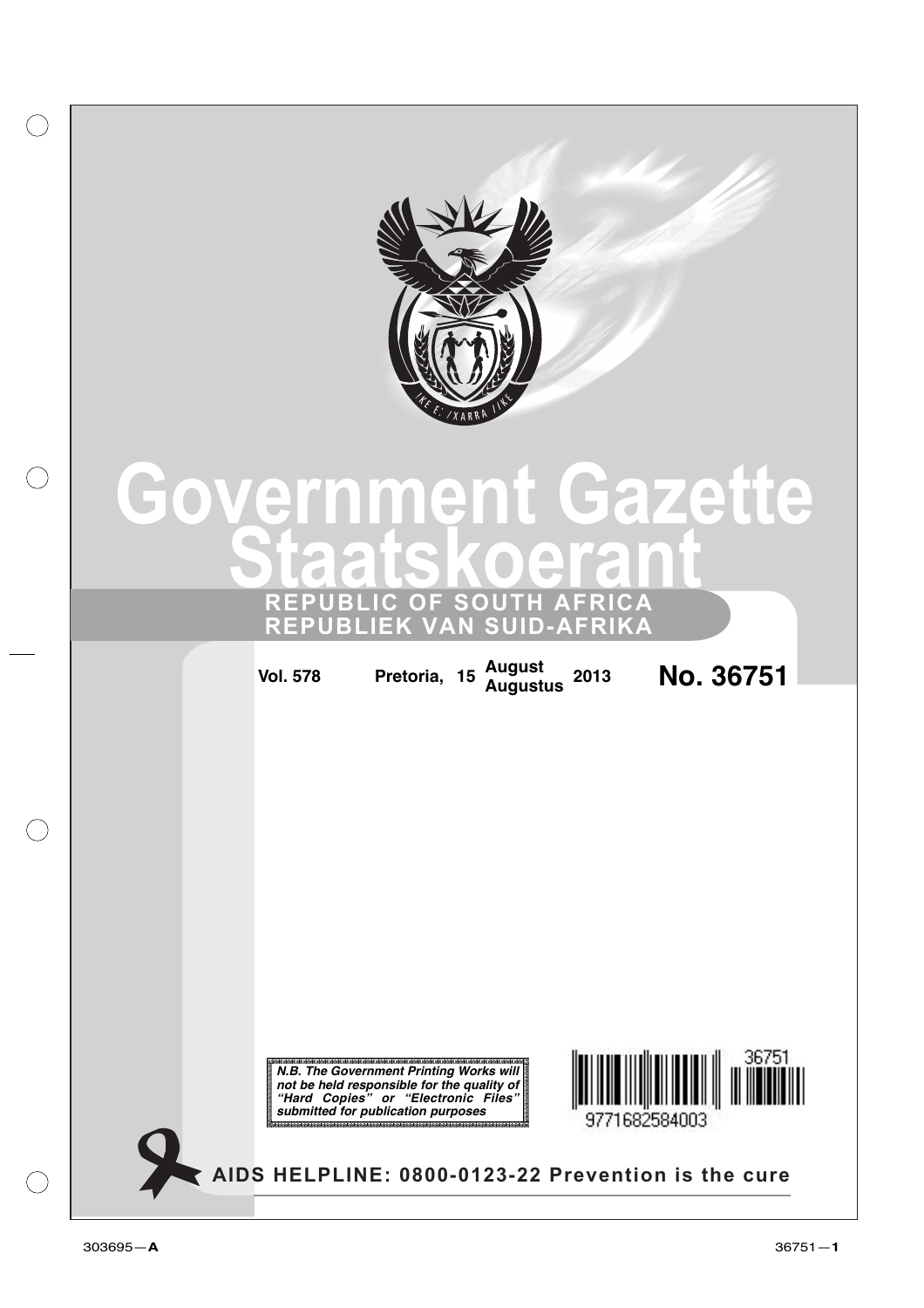### **IMPORTANT NOTICE**

**The Government Printing Works will not be held responsible for faxed documents not received due to errors on the fax machine or faxes received which are unclear or incomplete. Please be advised that an "OK" slip, received from a fax machine, will not be accepted as proof that documents were received by the GPW for printing. If documents are faxed to the GPW it will be the sender's responsibility to phone and confirm that the documents were received in good order.**

**Furthermore the Government Printing Works will also not be held responsible for cancellations and amendments which have not been done on original documents received from clients.**

### **CONTENTS • INHOUD**

Gazette  $N<sub>0</sub>$ Page No.<br>No.

### **GOVERNMENT NOTICE**

#### **Basic Education, Department of**

Government Notice

616 National Education Policy Act (27/1996): Approval to call for written submissions from stakeholder bodies and members of the public on the draft Curriculum Framework for Children from Birth to Four Years of Age.................... 3 36751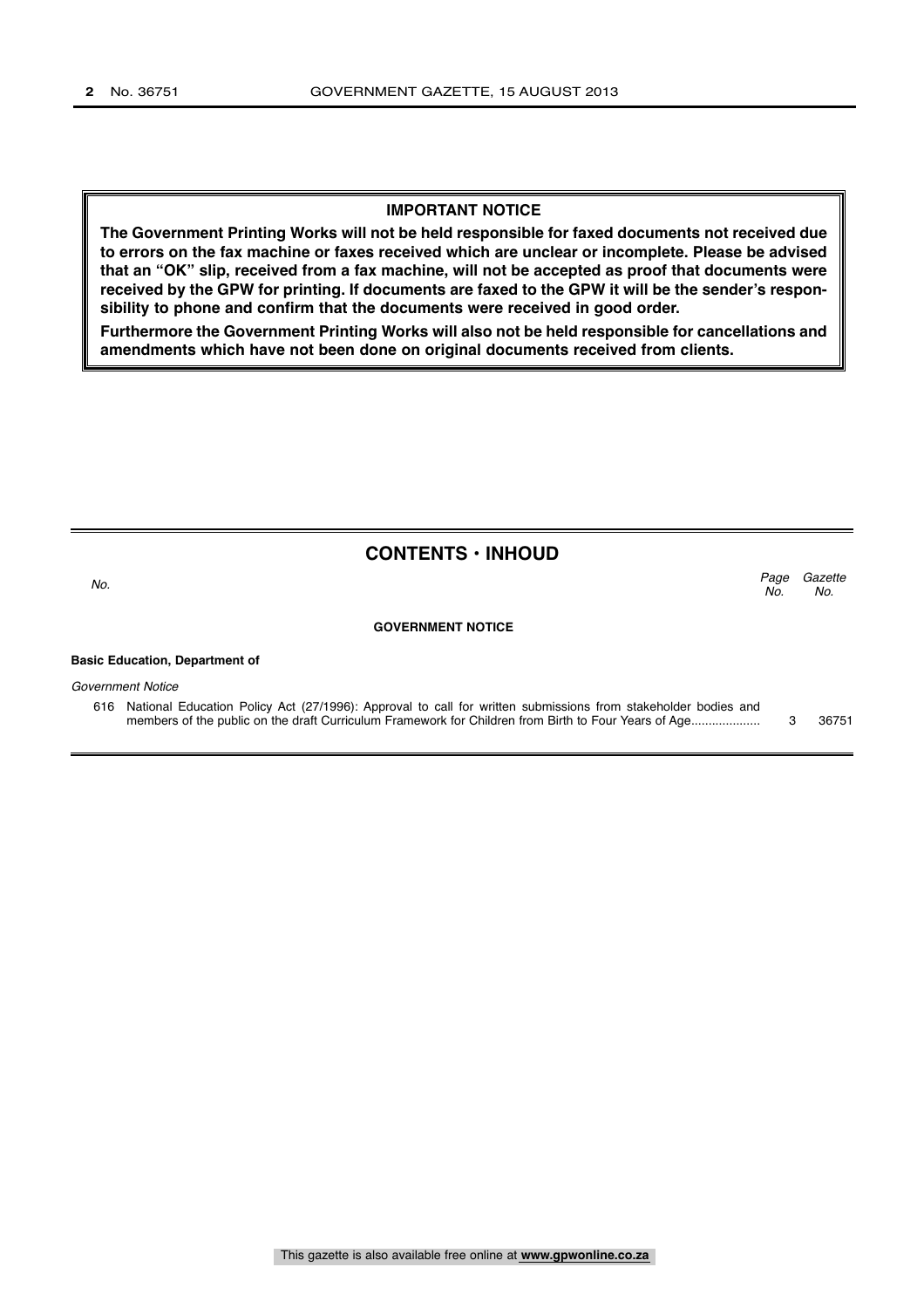# GOVERNMENT NOTICE

# **DEPARTMENT OF BASIC EDUCATION**

**No. 616 15 August 2013**

# NATIONAL EDUCATION POLICY ACT, 1996 (ACT NO. 27 OF 1996)

APPROVAL TO CALL FOR WRITTEN SUBMISSIONS FROM STAKEHOLDER BODIES AND MEMBERS OF THE PUBLIC ON THE DRAFT CURRICULUM FRAMEWORK FOR CHILDREN FROM BIRTH TO FOUR YEARS OF AGE

1. I, Angelina Matsie Motshekga, Minister of Basic Education, hereby, in terms of Section 3(4)(I) of the National Education Policy Act, 1996 (Act No. 27 of 1996), after consultation with the Council of Education Ministers, invite stakeholder bodies and members of the public to comment on the draft Curriculum Framework for Children from Birth to Four Years of Age.

# AVAILABILITY OF DOCUMENTS

- 2.1 The above-listed is obtainable on the following Departmental websites: http://www.education.gov.za http://www.thutong.doe.gov.za
- 2.2 Hard copies of the draft Curriculum Framework for Children from Birth to Four Years of Age is also obtainable from the address supplied in paragraph 5 of this Notice.

# SUBMISSIONS

3. It would greatly assist the Department of Basic Education if all submissions could be prepared under the headings listed in the draft Curriculum Framework for Children from Birth to Four Years of Age. If you do not wish to comment under a particular heading, please indicate "No comment".